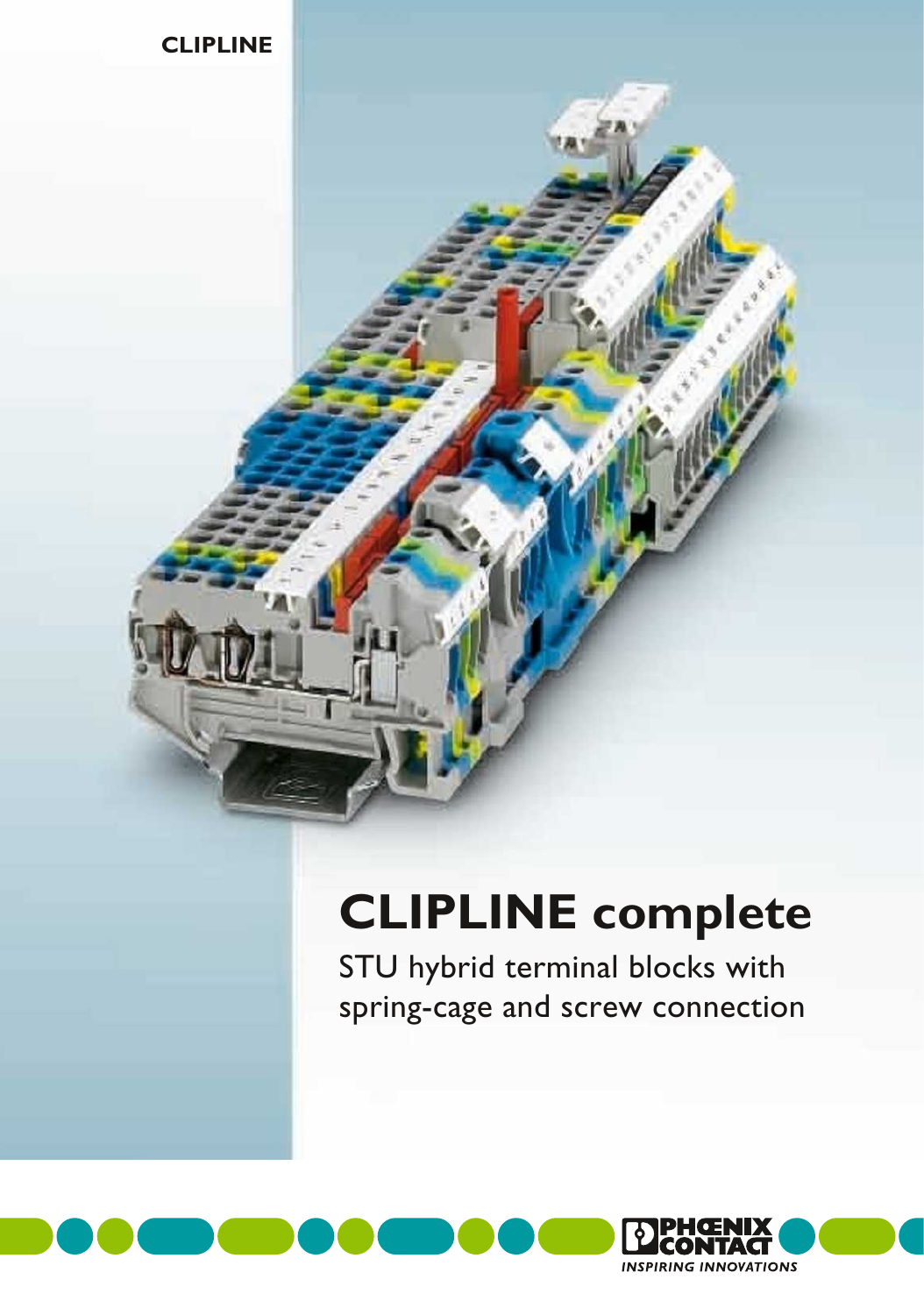# **STU** accessories

**Example of a central input with an STU 35 / 4x10 potential distributor terminal block on an ST 2,5 and ST 4-TWIN spring-cage terminal block.**

| D-ST 2,5-   | k                        | D-ST 4-TWIN    |
|-------------|--------------------------|----------------|
|             |                          | RB ST 6-(2,5/4 |
|             | COL.                     |                |
|             |                          |                |
|             |                          |                |
|             | <b>AND</b>               |                |
| ST 2,5 $^*$ | STU 35 / 4x10 ST 4-TWIN* |                |

|    |              | <b>Mounting material</b>                                                                                      | <b>Type</b>                                               | <b>Order No.</b>   |  |  |
|----|--------------|---------------------------------------------------------------------------------------------------------------|-----------------------------------------------------------|--------------------|--|--|
|    | [9]          | Test adapter, for 4 mm $\varnothing$ test plug PS and<br>4 mm $\varnothing$ safety test plug                  | $PAI-4$                                                   | 3030925            |  |  |
|    | $\bullet$    | DIN rail 35 x 7.5 mm,<br>galvanized and thick layer<br>unperfor.<br>passivated, supply length: 2 m perforated | <b>NS 35/7,5 UNPERF 2000 MM</b><br>NS 35/7,5 PERF 2000 MM | 0801681<br>0801733 |  |  |
|    | Œ            | Snap-on end bracket                                                                                           | <b>CLIPFIX 35-5</b>                                       | 3022276            |  |  |
|    | $12^{\circ}$ | Screwdriver                                                                                                   | SZF 1-0,6x3,5                                             | 1204517            |  |  |
|    | ❻            | <b>Operating instructions, as adhesive</b><br>label for the control cabinet                                   | ST-IL                                                     | 3039900            |  |  |
|    | 14           | Terminal strip marker carrier, adjustable<br>height, for CLIPFIX 35-5, can be marked<br>with label            | KLM 3-L                                                   | 0814788            |  |  |
| I) | 6            | Test plug, consisting of:<br>Metal part<br>Insulating sleeve                                                  | <b>MPS-MT</b><br><b>MPS-IH RD</b>                         | 0201744<br>0201676 |  |  |
|    | (16)         | DIN rail end piece<br>for mounting rail NS 35/7.5<br>for mounting rail NS 35/15                               | <b>NS 35/ 7,5 CAP</b><br><b>NS 35/15 CAP</b>              | 1206560<br>1206573 |  |  |



# **STU central input**

| <b>Power supply</b>    |                                          | Pick-off                                                           |                    | One-sided<br>input | <b>Central</b><br>input | <b>Bridge</b>                |  |
|------------------------|------------------------------------------|--------------------------------------------------------------------|--------------------|--------------------|-------------------------|------------------------------|--|
| <b>Terminal blocks</b> | <b>Cross section</b><br>$\text{[mm}^2$ ] | <b>Terminal blocks</b><br><b>Cross section</b><br>$\text{[mm}^2$ ] |                    | $I_{\text{max}}$   | $I_{\text{max}}$        |                              |  |
| STU 10 / 4x2.5         | 10                                       | ST 1.5                                                             | 1.5                | 31 A               | 40 A                    | RB ST (2,5/4)-1,5<br>3038943 |  |
|                        |                                          | ST 2.5<br>2.5<br>STU 2,5<br>24A                                    |                    |                    | 40 A                    | <b>FBS 2-5</b>               |  |
|                        |                                          | ST 4<br>$STU$ 4                                                    | $\overline{4}$     |                    |                         | 3030161                      |  |
| STU 35 / 4x10          | 35                                       |                                                                    | ST 2, 5<br>STU 2,5 | 2.5                | 40 A                    | 56 A                         |  |
|                        |                                          | ST 4<br><b>STU 4</b>                                               | $\overline{4}$     | 45 A               | 56 A                    | RB ST 6-(2,5/4)<br>3030860   |  |
|                        |                                          | ST6                                                                | 6                  | 41 A               | 41A                     | <b>FBS 2-8</b><br>3030284    |  |

| Terminal<br><b>blocks</b> | <b>Bridges</b>            |                           |                           |                           |                            |                            |                  | Separating                              | <b>Modular</b>                | <b>Spacer plate</b>    | <b>Marking</b>     |                                     | <b>Group</b>                         | <b>Pick-off</b>        |                               |
|---------------------------|---------------------------|---------------------------|---------------------------|---------------------------|----------------------------|----------------------------|------------------|-----------------------------------------|-------------------------------|------------------------|--------------------|-------------------------------------|--------------------------------------|------------------------|-------------------------------|
|                           | 2-pos.                    | $3-pos.$                  | $4$ -pos.                 | $5$ -pos.                 | $10$ -pos.                 | 20-pos.                    | $I_{\text{max}}$ | <b>Cover</b>                            | plate                         | test plug              | for<br>test plug   | <b>Center</b><br>groove             | <b>Center and</b><br>lateral groove  | marker label           | terminal block                |
| <b>STU 2.5-TWIN</b>       | <b>FBS 2-5</b><br>3030161 | <b>FBS 3-5</b><br>3030174 | <b>FBS 4-5</b><br>3030187 | <b>FBS 5-5</b><br>3030190 | <b>FBS 10-5</b><br>3030213 | <b>FBS 20-5</b><br>3030226 | 24A              | <b>D-STU 2.5-TWIN</b><br>3033045        | ATP-ST-TWIN<br>3030789        | <b>PS-5</b><br>3030983 | DP PS-5<br>3036725 | <b>ZB 5: UNBEDRUCKT</b><br>1050004  | <b>ZBF 5: UNBEDRUCKT</b><br>0808642  | GBS 5-25x12<br>0810588 |                               |
| STU 4-TWIN                | <b>FBS 2-6</b><br>3030336 | <b>FBS 3-6</b><br>3030242 | <b>FBS 4-6</b><br>3030255 | <b>FBS 5-6</b><br>3030349 | <b>FBS 10-6</b><br>3030271 | <b>FBS 20-6</b><br>3030365 | 32 A             | <b>D-STU 4-TWIN</b><br>3033087          | <b>ATP-ST-TWIN</b><br>3030789 | <b>PS-6</b><br>3030996 | DP PS-6<br>3036738 | <b>ZB 6: UNBEDRUCKT</b><br>1051003  | ZBF 6: UNBEDRUCKT<br>0808710         | GBS 5-25x12<br>0810588 |                               |
| STTBU 4                   | <b>FBS 2-6</b><br>3030336 | <b>FBS 3-6</b><br>3030242 | <b>FBS 4-6</b><br>3030255 | <b>FBS 5-6</b><br>3030349 | <b>FBS 10-6</b><br>3030271 | <b>FBS 20-6</b><br>3030365 | 32 A             | <b>D-STTBU4</b><br>3033207              | <b>ATP-STTB4</b><br>3030747   | <b>PS-6</b><br>3030996 | DP PS-6<br>3036738 | <b>ZB 6: UNBEDRUCKT</b><br>1051003  | <b>ZBF 6: UNBEDRUCKT</b><br>0808710  | —                      |                               |
| STU 10 / 4x2.5            | <b>FBS 2-5</b><br>3030161 | <b>FBS 3-5</b><br>3030174 | <b>FBS 4-5</b><br>3030187 | <b>FBS 5-5</b><br>3030190 | <b>FBS 10-5</b><br>3030213 | <b>FBS 20-5</b><br>3030226 | 24 A             | D-STU 10 / 4x2.5<br>3033197             | ATP-ST-TWIN<br>3030789        | <b>PS-5</b><br>3030983 | DP PS-5<br>3036725 | <b>ZB 10: UNBEDRUCKT</b><br>105300  | ZBF 10: UNBEDRUCKT<br>0809997        | GBS 5-25x12<br>0810588 | <b>AGK 4-UT 10</b><br>3047112 |
| STU 35 / 4x10             | <b>FBS 2-8</b><br>3030284 | <b>FBS 3-8</b><br>3030297 | <b>FBS 4-8</b><br>3030307 | <b>FBS 5-8</b><br>3030310 | <b>FBS 10-8</b><br>3030323 | $\overline{\phantom{0}}$   | 41 A             | <b>Enclosed</b><br>housing.<br>no cover | $-$                           | <b>PS-8</b><br>3031005 | DP PS-8<br>3036741 | <b>ZB 15: UNBEDRUCKT</b><br>0811972 | <b>ZBF 15: UNBEDRUCKT</b><br>0811202 | GBS 5-25x12<br>0810588 | <b>AGK 4-UT 35</b><br>3047138 |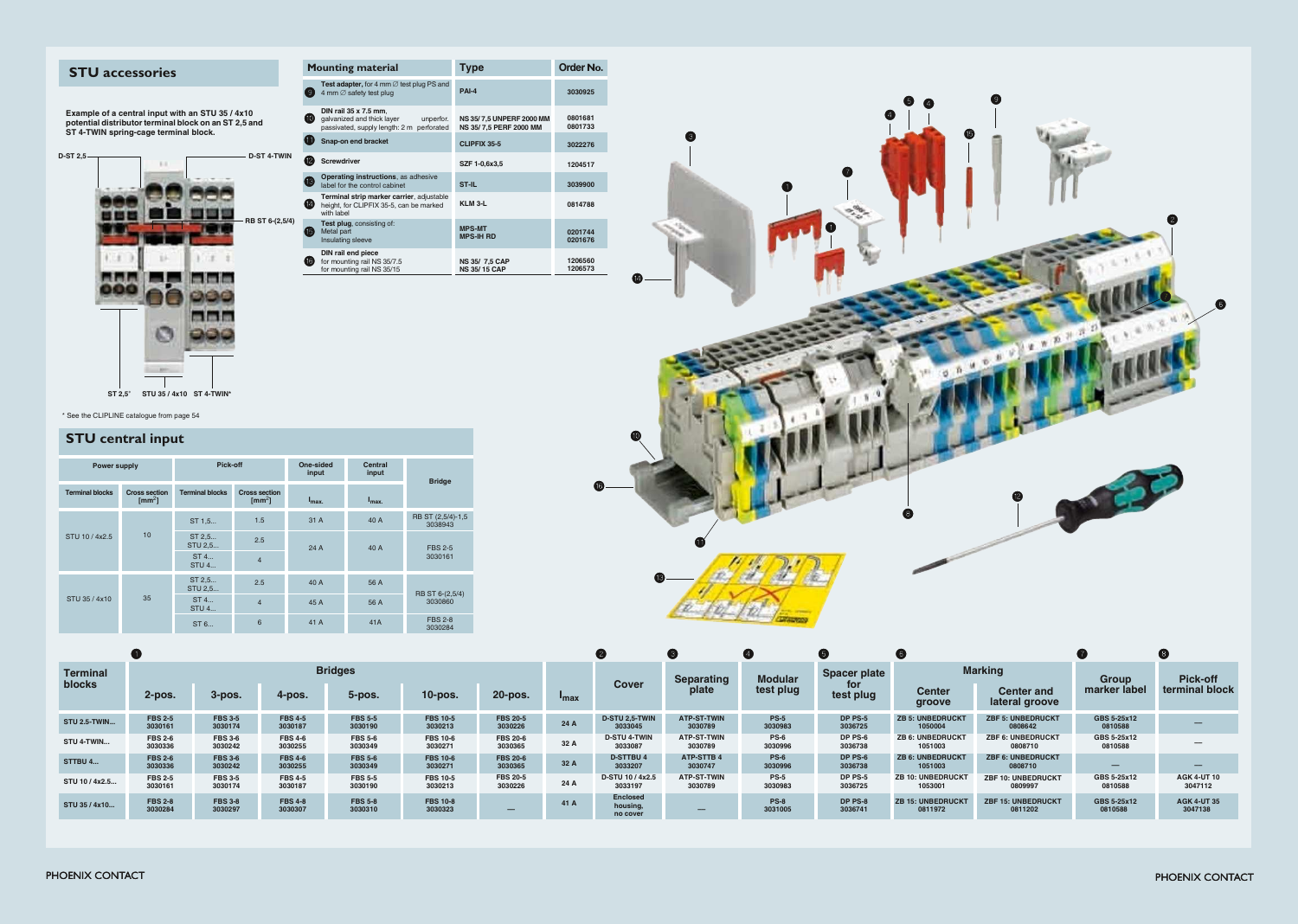# STU hybrid terminal blocks with spring-cage and screw connection

Fast in the control cabinet - flexible in the field - these are the benefits of the hybrid terminals from Phoenix Contact. The STU hybrid terminal block family combines the benefits of the ST springcage connection technology on the one hand with the universal UT screw connection on the other. It is especially important for systems that need to be exported to make the on-site assembly as easy and safe as possible.



**All connection technologies – one system** With CLIPLINE complete, the unique modular terminal block system from Phoenix Contact, the user has a free choice of connection system. The STU hybrid terminal blocks can also be combined with all other modular terminal blocks with the same accessories.



#### **Optimal wiring worldwide**

The ST spring-cage connection also enables the quick and comfortable wiring of rigid and flexible conductors in the rated crosssection with ferrules. The worldwide accepted screw connection guarantees the safe startup of your systems on-site.



1 15 16 17 18

**Flexible supply and bridging**

Power can be easily supplied via the proven screw connection. The double bridge shaft allows a comfortable potential distribution over the patented plug-in bridges of the CLIPLINE complete system.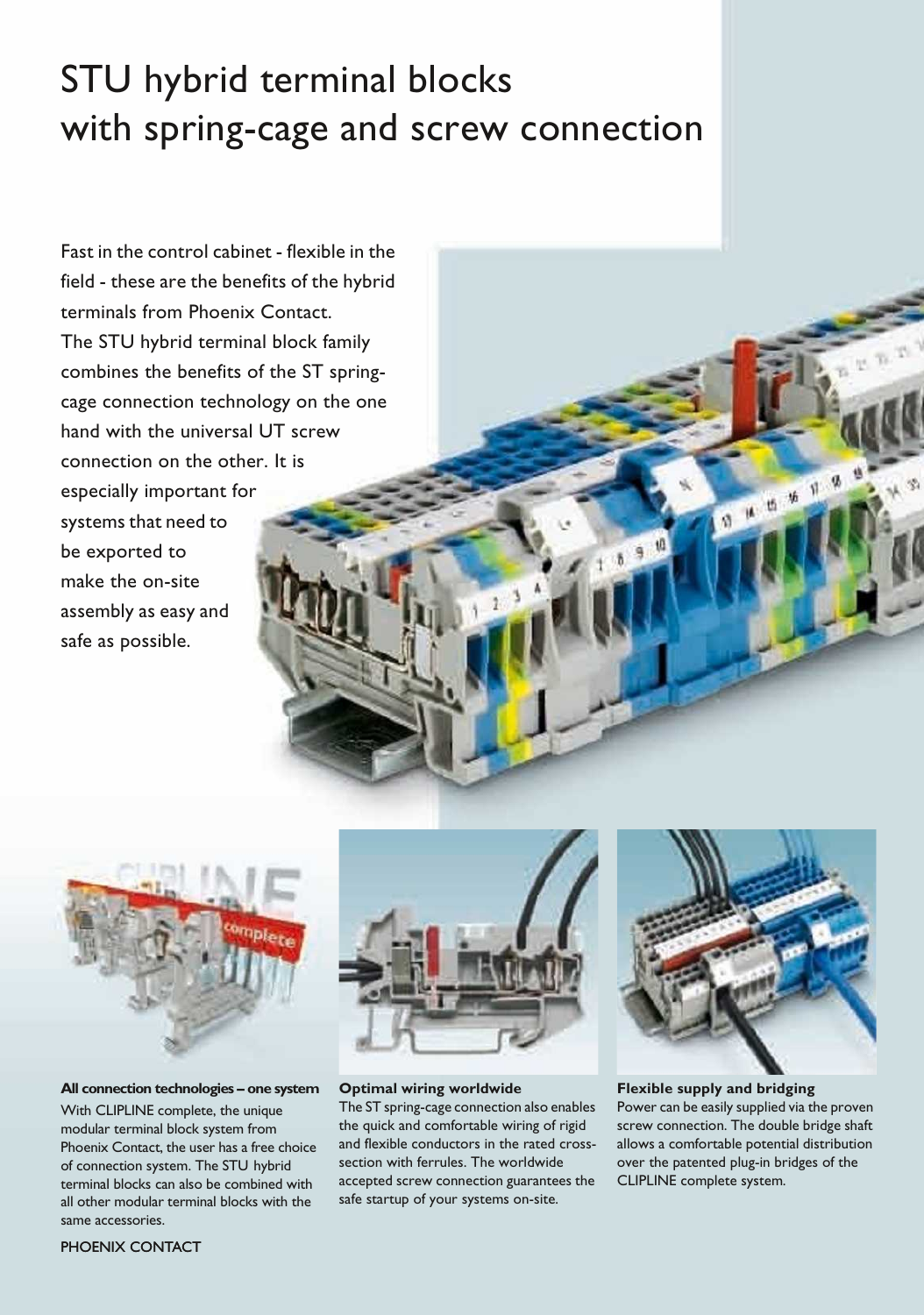# **3-conductor hybrid terminal blocks**





1) The max. load current must not be exceeded by the total current of all connected conductors.

| <b>Type</b>                                                              | Order No.                                                           | STU 2,5-TWIN<br>STU 2,5-TWIN BU                                | 3033016<br>3033029                                             | <b>STU 4-TWIN</b><br><b>STU 4-TWIN BU</b>                  | 3033058<br>3033061                                         |                                                            |                                                            |
|--------------------------------------------------------------------------|---------------------------------------------------------------------|----------------------------------------------------------------|----------------------------------------------------------------|------------------------------------------------------------|------------------------------------------------------------|------------------------------------------------------------|------------------------------------------------------------|
| Width / Length / Height<br><b>Current / Voltage</b>                      | [mm]<br>[A] / [V]                                                   | 5.2/65.3/42.8<br>$281$ / 800<br>Screw                          | Spring-cage                                                    | 6.2 / 74.4 / 42.8<br>$321$ / 800<br>Screw                  | Spring-cage                                                |                                                            |                                                            |
| Solid<br><b>Stranded without ferrule</b><br><b>Stranded with ferrule</b> | $\text{[mm}^2$ ] / AWG<br>$\text{[mm}^2$ ] / AWG<br>$[mm^2]$        | $0.14 - 4 / 26 - 12$<br>$0.14 - 2.5 / 26 - 14$<br>$0.25 - 2.5$ | $0.08 - 4 / 28 - 12$<br>$0.08 - 2.5 / 28 - 14$<br>$0.25 - 2.5$ | $0.14 - 6 / 26 - 10$<br>$0.14 - 4 / 26 - 12$<br>$0.25 - 4$ | $0.08 - 6 / 28 - 10$<br>$0.08 - 4 / 28 - 12$<br>$0.25 - 4$ |                                                            |                                                            |
|                                                                          |                                                                     |                                                                |                                                                |                                                            |                                                            |                                                            |                                                            |
| Type                                                                     | Order No.                                                           | STU 2,5-TWIN-PE                                                | 3033032                                                        | <b>STU 4-TWIN-PE</b>                                       | 3033074                                                    |                                                            |                                                            |
| Width / Length / Height<br><b>Current / Voltage</b>                      | [mm]<br>[A] / [V]                                                   | 5.2 / 65.3 / 42.8<br>$-/-$<br>Screw                            | Spring-cage                                                    | 6.2 / 74.4 / 42.8<br>$-/-$<br>Screw                        | Spring-cage                                                |                                                            |                                                            |
| Solid<br><b>Stranded without ferrule</b><br><b>Stranded with ferrule</b> | $\text{[mm}^2\text{]}$ / AWG<br>$\text{[mm}^2$ ] / AWG<br>[ $mm2$ ] | $0.14 - 4 / 26 - 12$<br>$0.14 - 2.5 / 26 - 14$<br>$0.25 - 2.5$ | $0.08 - 4 / 28 - 12$<br>$0.08 - 2.5 / 28 - 14$<br>$0.25 - 2.5$ | $0.14 - 6 / 26 - 10$<br>$0.14 - 4 / 26 - 12$<br>$0.25 - 4$ | $0.08 - 6 / 28 - 10$<br>$0.08 - 4 / 28 - 12$<br>$0.25 - 4$ |                                                            |                                                            |
| <b>Double-level</b><br>terminal blocks                                   |                                                                     |                                                                |                                                                |                                                            |                                                            |                                                            |                                                            |
| <b>Type</b>                                                              | Order No.                                                           | <b>STTBU4</b><br><b>STTBU 4 BU</b>                             | 3033155<br>3033168                                             | <b>STTBU 4-PV</b>                                          | 3033184                                                    | <b>STTBU 4-PE</b>                                          | 3033171                                                    |
| Width / Length / Height<br><b>Current / Voltage</b>                      | [mm]<br>[A] / [V]                                                   | 6.2 / 81.0 / 55.5<br>$321$ / 500<br>Screw                      | Spring-cage                                                    | 6.2 / 81.0 / 55.5<br>$321$ ) / 500<br>Screw                | Spring-cage                                                | 6.2 / 81.0 / 55.5<br>$-/-$<br>Screw                        | Spring-cage                                                |
| Solid<br><b>Stranded without ferrule</b><br><b>Stranded with ferrule</b> | $\text{[mm}^2$ ] / AWG<br>$\text{[mm}^2$ ] / AWG<br>$[mm^2]$        | $0.14 - 6 / 26 - 10$<br>$0.14 - 6 / 26 - 12$<br>$0.25 - 4$     | $0.08 - 6 / 28 - 10$<br>$0.08 - 4 / 28 - 10$<br>$0.25 - 4$     | $0.14 - 6 / 26 - 10$<br>$0.14 - 6 / 26 - 12$<br>$0.25 - 4$ | $0.08 - 6 / 28 - 10$<br>$0.08 - 4 / 28 - 10$<br>$0.25 - 4$ | $0.14 - 6 / 26 - 10$<br>$0.14 - 6 / 26 - 12$<br>$0.25 - 4$ | $0.08 - 6 / 28 - 10$<br>$0.08 - 4 / 28 - 10$<br>$0.25 - 4$ |
| 5-conductor<br>potential distributor                                     |                                                                     |                                                                |                                                                |                                                            |                                                            |                                                            |                                                            |
| <b>Type</b>                                                              | Order No.                                                           | STU 10/4 x 2,5<br>STU 10/4 x 2,5 BU                            | 3033139<br>3033142                                             | STU 35 / 4 x 10<br>STU 35 / 4 x 10 BU                      | 3033126<br>3033210                                         |                                                            |                                                            |
| Width / Length / Height<br><b>Current / Voltage</b>                      | [mm]<br>[A] / [V]                                                   | 10.3 / 68.0 / 48.3<br>$571$ ) / 800<br>Screw                   | $241$ ) / 800<br>Spring-cage                                   | 16.2 / 86.0 / 46.8<br>$125^1$ ) / 800<br>Screw             | $411$ / 800<br>Spring-cage                                 |                                                            |                                                            |
| Solid<br><b>Stranded without ferrule</b><br><b>Stranded with ferrule</b> | $\text{[mm}^2$ ] / AWG<br>$\text{[mm}^2$ ] / AWG<br>$[mm^2]$        | $0.5 - 16 / 20 - 6$<br>$0.5 - 10 / 20 - 8$<br>$0.25 - 2.5$     | $0.08 - 4 / 28 - 12$<br>$0.08 - 2.5 / 28 - 14$<br>$0.25 - 2.5$ | $1.5 - 50 / 15 - 0$<br>$1.5 - 35 / 15 - 3$<br>$1.5 - 35$   | $0.2 - 10 / 24 - 8$<br>$0.2 - 6 / 24 - 10$<br>$0.25 - 6$   |                                                            |                                                            |